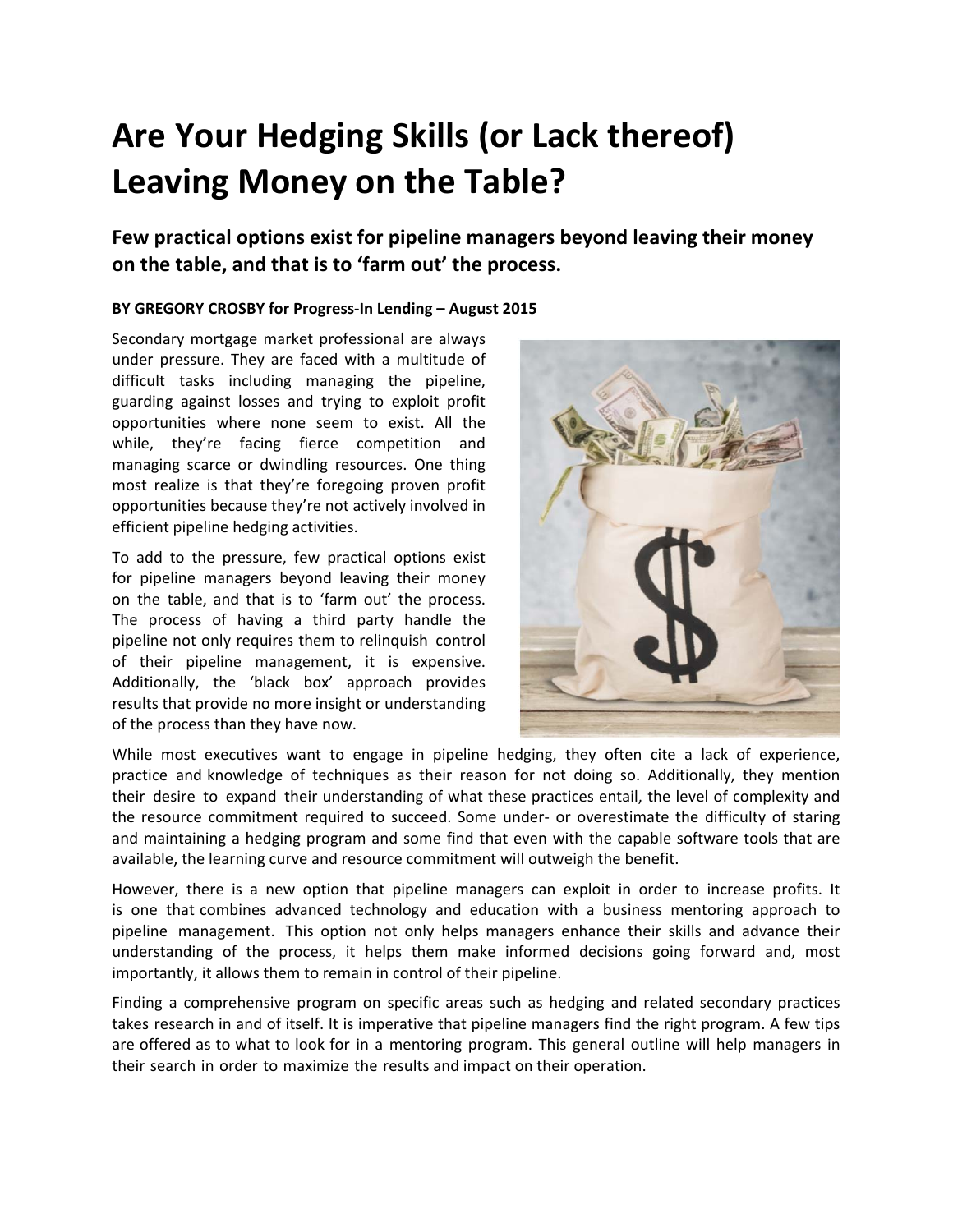First, the providers of these programs must have the right mix of expertise and experience in the industry. They must have a firm grasp of proven processes as well as knowledge of the essential technology to help educate and as well as execute best secondary marketing risk practices.

The program should offer a stair‐step approach that builds up the skill level that best suits the individual as well as the organization. For example, the program should provide course tracks for managers to become more proficient as traders, as well as tracks that help establish a more comprehensive enterprise approach to pricing, hedging and market execution.

Offerings should include tailored courses to high‐level executives such as the CEO, CFO or President who want to understand more about how their organization is managing its secondary marketing risk. These course tracks also help offer a measure of protection for secondary operations when managers leave or retire.

These programs should be tailored to the varying levels of experience each individual within an organization possesses, including beginner, intermediate and advanced.

For example, beginner-level mentoring might include the important differences between hedging and fulfilling forward commitments, as well as key drivers of a mark to market and also how to compute a hedge ratio and set a hedge position.

For intermediate-level mentoring, something in the realm of determining the cost of existing closing ratio factors, calculating the most cost effective pull-through curve and tips on how to better interpret market position exposure report. This level would also include actual trading simulations as well.

Advanced‐level mentoring and training should have students crafting risk and pricing policies that work hand in hand to minimize negative fluctuations in earnings, maximize the profit realized from pricing, hedging and best execution activities. Their training should include enterprise‐wide simulations that result in a best-practices manual for their entire organization.

The takeaways from these types of educational programs are many. For the individuals at the beginning levels of the business and for other important indirect stakeholders, these programs increase practical abilities and theoretical understanding of the mortgage pipeline risk management discipline and how it integrates into the overarching mortgage banking profit management process.

When these programs have been completed, the secondary manager should then be empowered to effectively conduct mortgage pipeline risk management activities and to clearly plan, communicate, execute and coordinate risk management activities in concert with pricing, best execution selection and mortgage pool delivery activities.

They should reach a level of acumen needed to craft a solid, comprehensive risk management policy that benefits from insights into how models, reporting and market analysis impact risk exposure. The policy will embrace management's ability to utilize models and feedback to optimize performance while limiting risk. They should also become adept at coordinating outcomes with best execution, pooling and pricing activities, to the degree that the combined operating performance of the organization will reflect favorably when compared to its peers.

These types of education programs work best when comprehensive technology is employed to help secondary manager and their organizations. The best type of technology is software that is comprehensive and provides a high‐level of clarity and transparency as opposed to a 'black‐box' system where the ability for user to see how results were derived doesn't exist. The software should